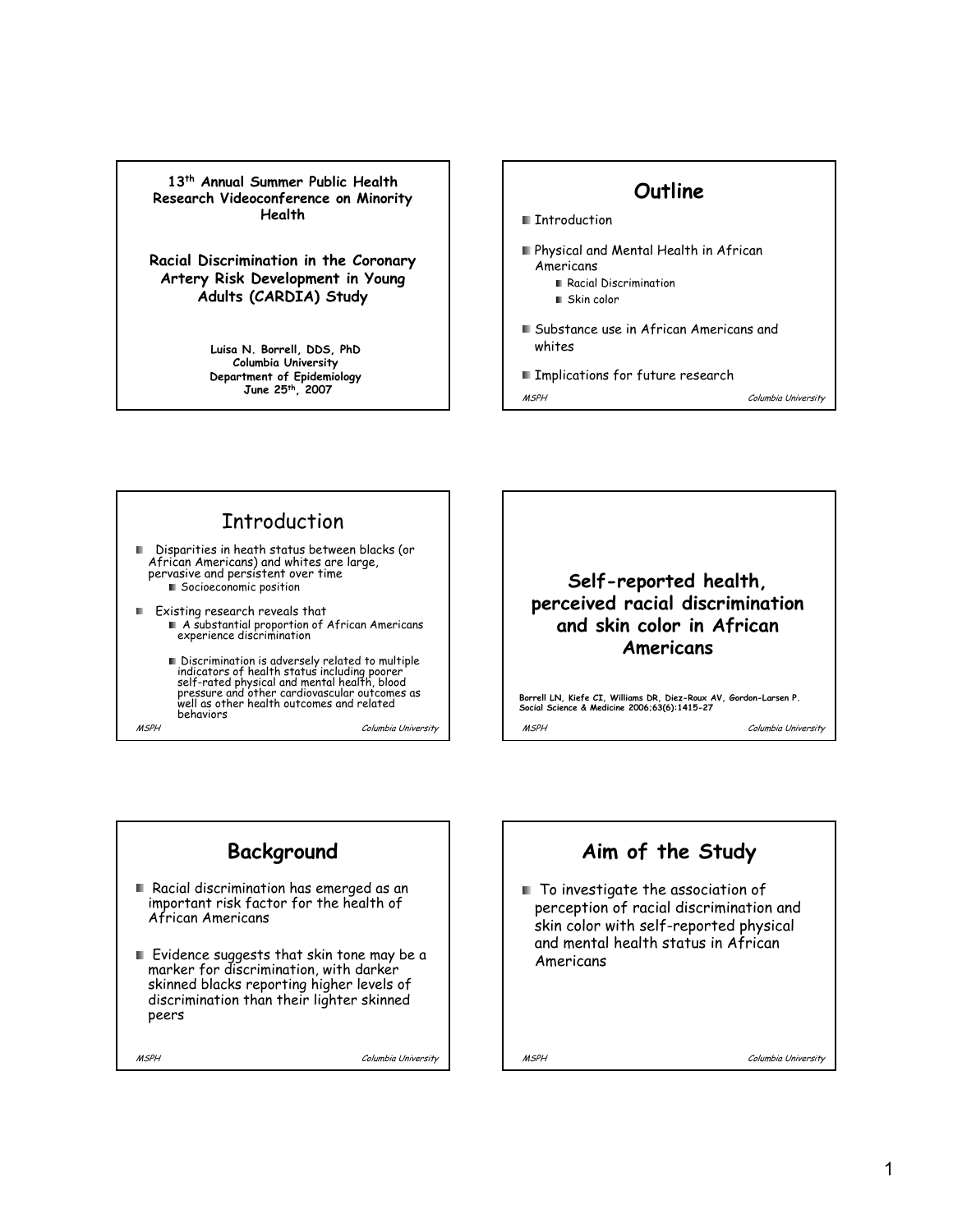







| Characteristics of the Study Population |          |           |  |  |  |
|-----------------------------------------|----------|-----------|--|--|--|
|                                         | Women    | Men       |  |  |  |
| <b>Characteristics</b>                  | (n=1016) | $(n=706)$ |  |  |  |
| Education (%)                           |          |           |  |  |  |
| Incomplete high school                  | 6.6      | 9.7       |  |  |  |
| Complete high school or GED             | 21.7     | 28.5      |  |  |  |
| 1-3 years of college                    | 42.5     | 37 R      |  |  |  |
| 4 years of college                      | 19.1     | 17.0      |  |  |  |
| Some graduate or professional school    | 10.1     | $7.0**$   |  |  |  |
| Income (%)                              |          |           |  |  |  |
| $<$ \$12.000                            | 11.4     | 10.3      |  |  |  |
| \$12.000-\$15.999                       | 5.5      | 5.1       |  |  |  |
| \$16.000-\$24.999                       | 10.8     | 70        |  |  |  |
| \$25.000-\$34.999                       | 12.9     | 13.0      |  |  |  |
| \$35.000-\$49.999                       | 18.6     | 18.4      |  |  |  |
| \$50.000-\$74.999                       | 20.9     | 19.7      |  |  |  |
| \$75.000-\$99.999                       | 11.6     | 13.8      |  |  |  |
| > \$100.000                             | 8.2      | $12.7***$ |  |  |  |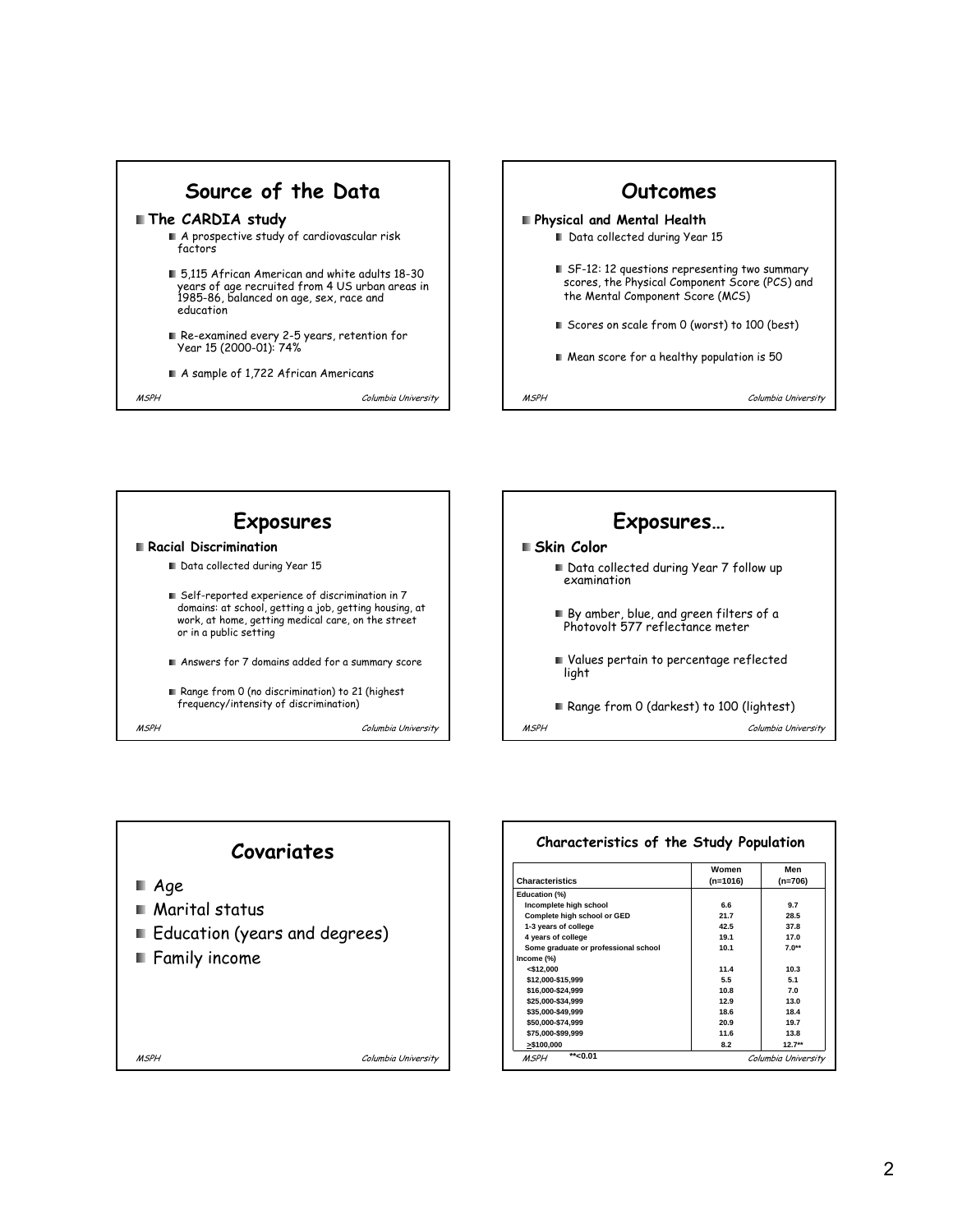





|            | Women          |  | Men            |  |
|------------|----------------|--|----------------|--|
|            | ß              |  | β              |  |
| Outcomes   | (95% CI)       |  | (95% CI)       |  |
| <b>PCS</b> | $-0.16$        |  | $-0.14$        |  |
|            | $(-.28, -.04)$ |  | $(-.27, -.00)$ |  |
| <b>MCS</b> | $-0.52$        |  | $-0.29$        |  |
|            | $(-.67, -.37)$ |  | $(-.45, -.14)$ |  |

г





٦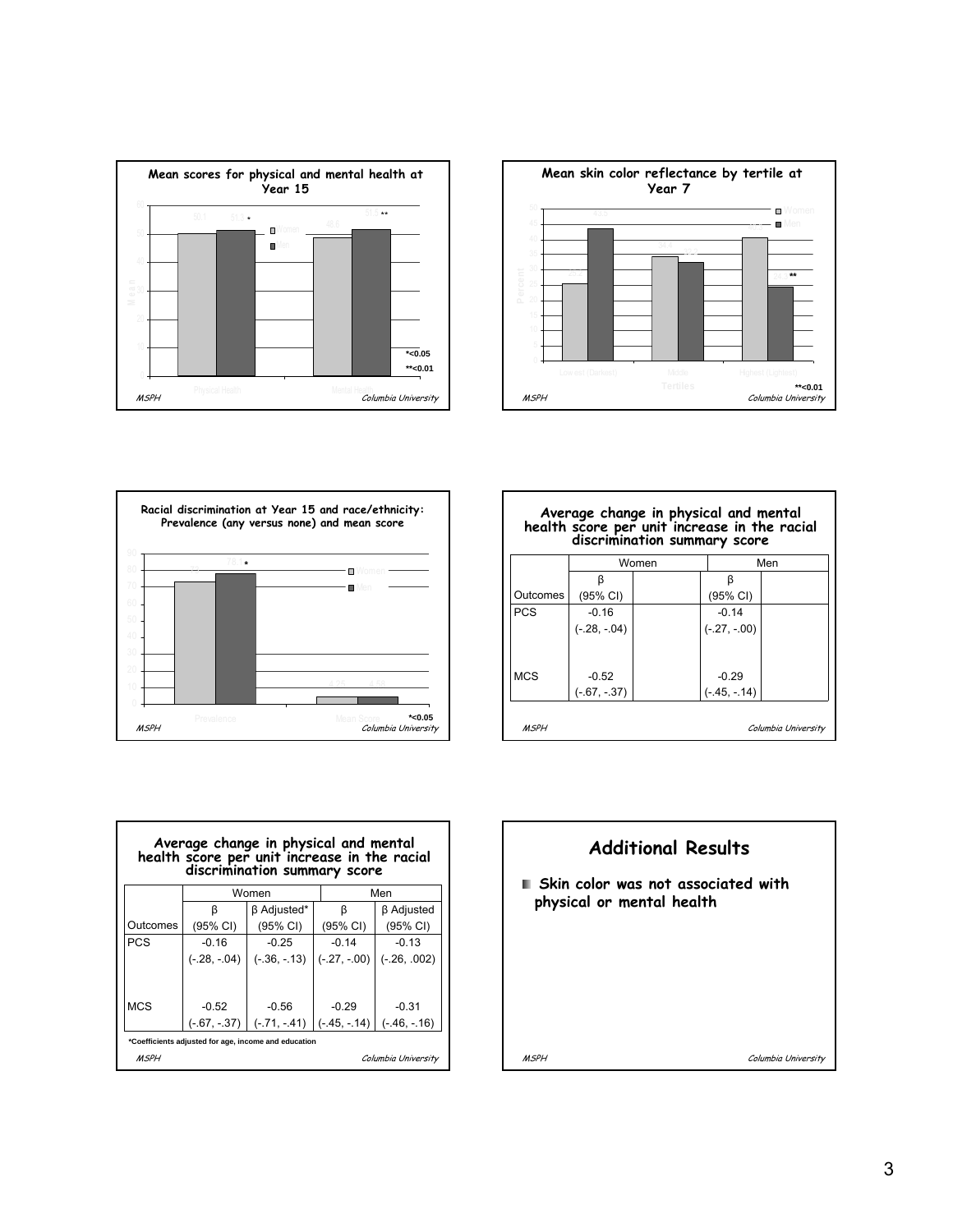#### **Additional Results…**

- The association between discrimination and MCS varies with income among women
	- In women with income of less than \$16,000, between \$16,000 to \$34,999 and \$35,000 to \$74,999, a one unit increase in the discrimination scale was associated with a decrease of 0.77, 0.65 and 0.60 in the mean MCS score, respectively

MSPH Columbia University





**Self-reported racial discrimination and substance use in the Coronary Artery Risk Development in Adults (CARDIA) study**

MSPH Columbia University **Borrell LN, Jacobs DR, Williams DR, Pletcher MJ, Houston TJ, Kiefe CI. American Journal of Epidemiology (Article accepted for publication)**

**Background** Although the associations between racial discrimination and health outcomes have been reported consistently, the causal mechanism underlying these associations remains a challenge

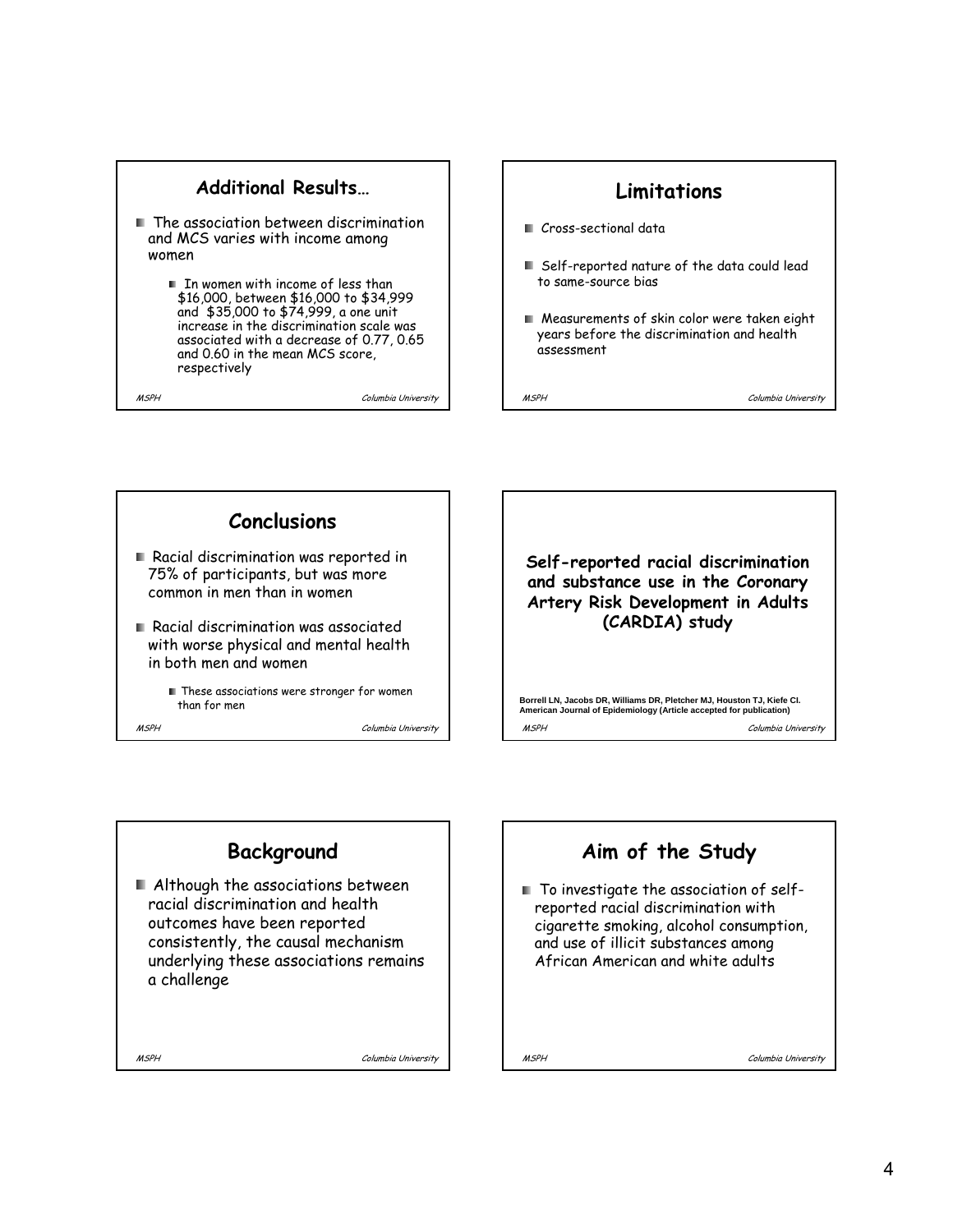